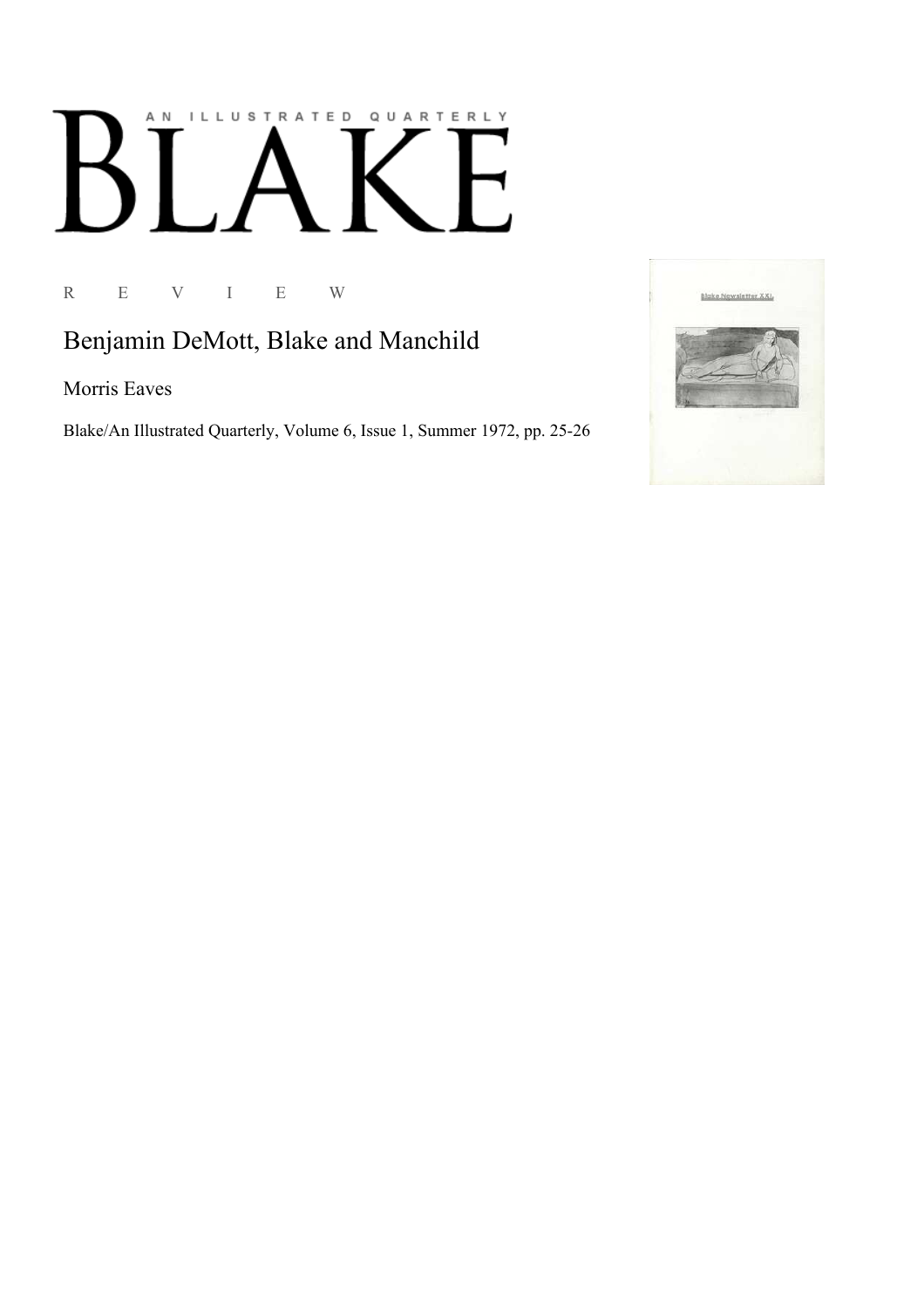## Reviews.

Benjamin DeMott. *Blake and Manchild,* a tape recording. Sound Seminars. New York: McGraw-Hill, recorded 1968. 36 minutes. Reel-to-reel (75998-7) or cassette (81580-1) format. \$11.

Reviewed by Morris Eaves

*Blake and Manchild* is thirty-six minutes of meandering, and the meandering begins with a title that has nothing to do with the matter recorded on the tape. After an apology to the audience for his cold, and a related anecdote about his visit to the office of President Johnson, where DeMott's cultivated sensibility was thrown off balance by the old warrior's secret tic, a ferocious snort before speaking, DeMott announces the ostensible subject of his talk: "the Higher Innocence," which he promises to get to by a road through "The Lamb" and "The Chimney Sweeper" from *Songs of Innocence.* 

But to recall the terrain before setting out, we listen to pleasant recitations of the poems. Then, not "The Lamb" and "The Chimney Sweeper" as expected, but a fifteen-minute detour through the eighteenth century, looking for its "characteristic gesture," which when we find it turns out to be "comprehension" and "mastery at a remove." In the poetry of the century, we "hear" this "gesture" in the voice of the "preceptor"--the voice that says such things as "Whatever IS, is RIGHT" and "Let Observation, with extensive view, / Survey mankind, from China to Peru." Side 1 of the tape is over.

Side 2 sets out in search of the characteristic gesture of "The Lamb," which we learn is "cuddling"--taking life to oneself, as the child takes the lamb into his arms, and acting tenderly towards it, even if still a little bit preceptorially. It is not clear whether DeMott means that the narrator actually takes the lamb into his arms or not. Nothing in the words of the poem tells him that, and the lower part of the plate shows the child standing at arm's length from the lamb, which is about the closest DeMott can afford to get to "The Lamb" and still find his "characteristic gesture."

He then brings in "The Tyger" in order to conclude that Romantic man's characteristic gesture is a motion back and forth between the pole of the "act" of "The Lamb"—cuddling—to the pole of "The Tyger"—cosmic "nagging." Thus Blake represents those Romantics who want "Innocence beyond Innocence," as "The Lamb" and "The Tyger" combine into

a "vision of the Higher Innocence," the chief pleasure of which is—*memory* ! And the tape runs past its last electromagnetic squiggles to tell us that "the great pleasure, the first Romantic pleasure, is, then--in Blake, in my imagination of him-is the pleasure of memory."

On the one hand DeMott knows enough about Blake's critics to have picked up a thesis about Higher Innocence, while on the other he knows too little about Blake or his critics to know that, if other Romantic poets were gesturing Memory, Blake was standing in the window of Higher Innocence gesturing Imagination back at them. Even when stopped up with a cold, DeMott is as pleasant to listen to as most lecturers, and his words on the "preceptorial gesture" of the eighteenth century are probably worth the time it takes to hear them, but on Blake he'd have done better to leave off at a summary of other people's opinions.

The lecture never gets to "The Chimney Sweeper" as promised. DeMott may have quit, the tape recorder may have broken, or McGraw-Hill may have economized. No one will care which, because one more meander would have added only another layer of diffuseness to this uninstructive thirty-six minute gyp.

But DeMott is not the only culprit in this media game, and questions about his understanding of Blake are not the only questions his lecture raises. McGraw-Hill has shown little good sense and less good will in publishing its Sound Seminars. The prices are outrageously high and the pricing policy is irrational. Tapes that run fifteen minutes and those that run seventy minutes are all \$11 apiece. No matter how short the tape, \$11. No matter how long? Well, no: the price jumps to \$12.50 for tapes over about 70 minutes.

If \$11 for DeMott's thirty-six-minute tape is in line with the prices on McGraw-Hill's books that is, if the retailer's profit is about 40%-then tapes are simply too expensive to produce for the mass market. But why the recording companies can produce tapes of, say, forty-five minutes of *music* for less than \$6, and yet McGraw-Hill cannot seem to produce fifteen minutes of voice for less than \$11 is beyond me. Musical recording requires enormous expenditures on studios, musicians, composers, and technical assistance. The kind of recordings McGraw-Hill is producing could be done at home by anyone with semi-professional equipment.

I would estimate that a transcription of De-Mott's recording would take up fewer than ten pages of type. The question, then, is what special use justifies the publication of *Blake and Manchild* as an extraordinarily expensive tape recording rather than as an essay in one of DeMott's books? First , DeMott probably wouldn't want the matter recorded on the tape to appear in the slightly classier company of his essays. Second, I frankly can't imagine any special use that the tape allows. Teaching? Who would spend the better part of an hour having students listen to something that could be summarized without loss in five minutes? Students themselves would not stand for the tape unless they

*Morris Eaves (University of New Mexico) is Managing Editor of the* Newsletter. *He has published essays recently on Blake3 Shakespeare3 and James Merrill. He is completing a comprehensive index of Damon's*  Blake Dictionary *and a book on Blake and art history.*